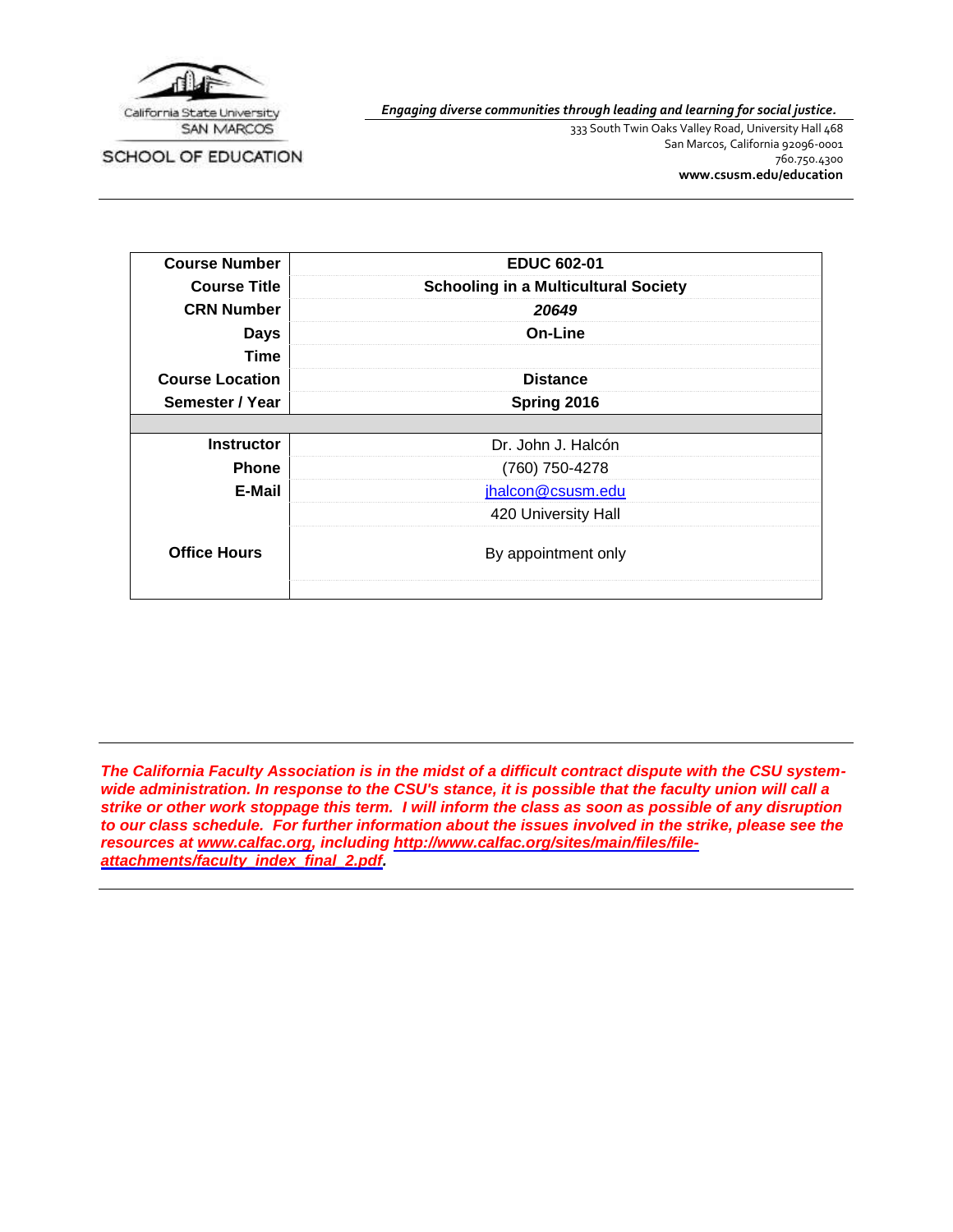## **SCHOOL OF EDUCATION MISSION & VISION STATEMENT**

*(Adopted by SOE Governance Community, January 2013)*

*Vision*

To serve the educational needs of local, regional, and global communities, the School of Education advances innovative practice and leadership by generating, embracing, and promoting equitable and creative solutions.

## *Mission*

The mission of the School of Education community is to collaboratively transform education. We:

- Create community through partnerships
- Promote and foster social justice and educational equity
- Advance innovative, student-centered practices
- Inspire reflective teaching and learning
- Conduct purposeful research
- Serve the School, College, University, and Community

# **BASIC TENETS OF OUR CONCEPTUAL FRAMEWORK**

- Student centered education
- Research and theory specific to the program field inform practice
- Connections and links between coursework and application
- Strong engagement between faculty and candidates
- Co-teaching clinical practice
- Culturally responsive pedagogy and socially just outcomes

*"The function of education is to teach one to think intensively and to think critically."*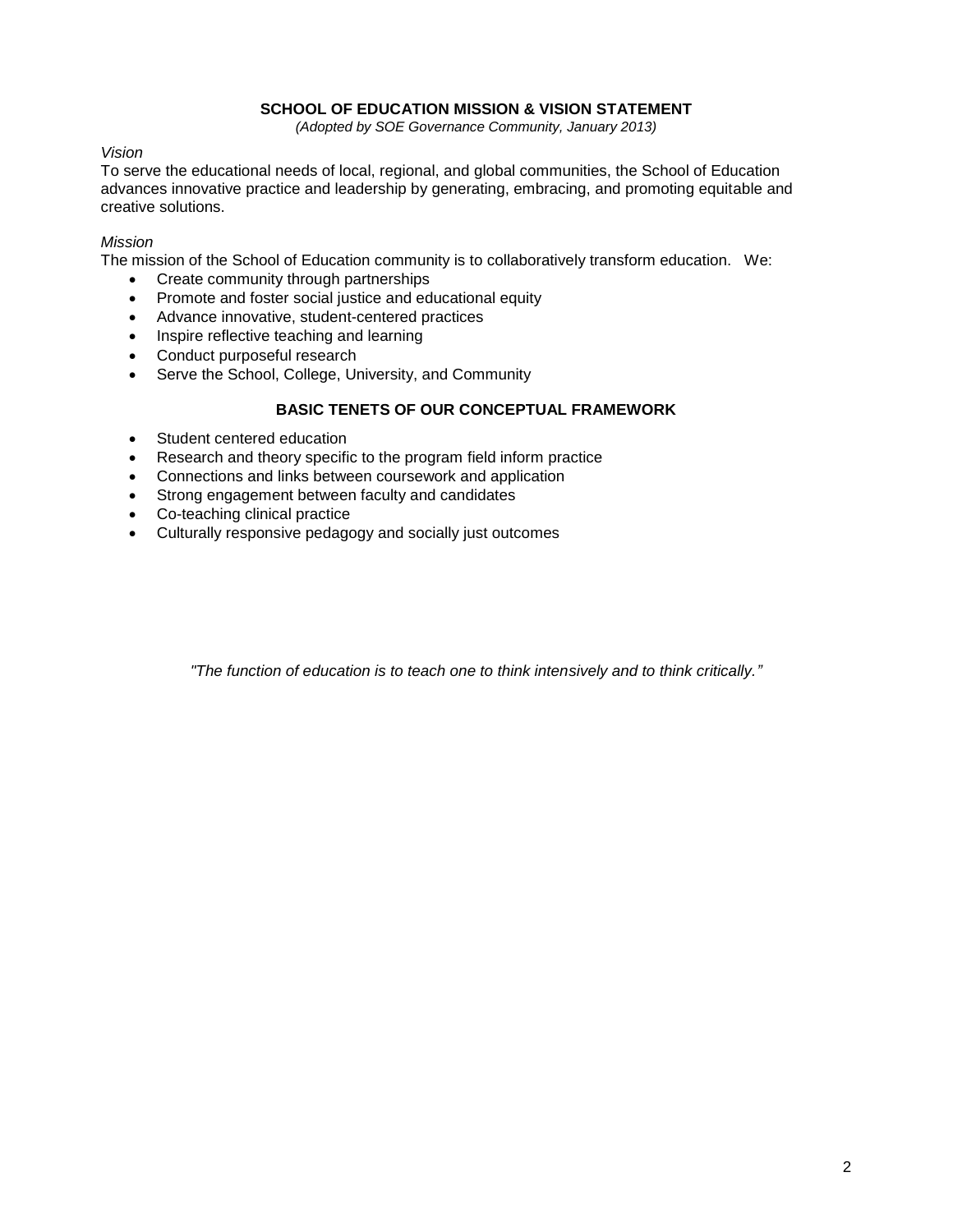# **Table of Contents**

"Intelligence plus character - that is the goal of true education." Martin Luther King, Jr.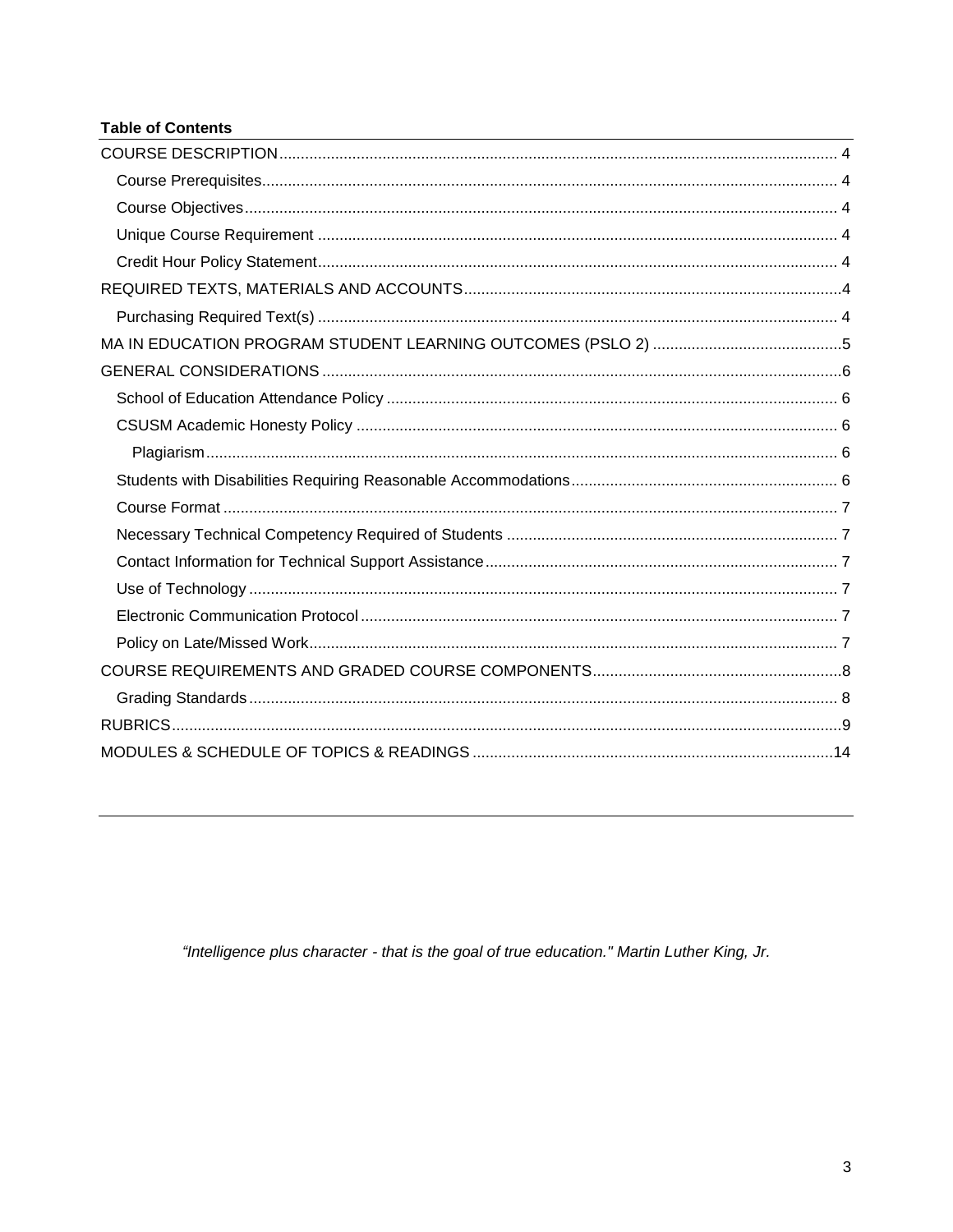## **COURSE DESCRIPTION**

<span id="page-3-0"></span>**Schooling in a Multicultural Society**-An introduction to issues of schooling in a multicultural society. Includes an overview of multicultural education and address areas of study such as: culture and cognition, diversity and exceptionality, intercultural communication, cross-cultural competence, the psychology of personal prejudice, and curriculum and teaching in multicultural contexts.

## <span id="page-3-1"></span>**Course Prerequisites**

For School of Education courses, admission to the program is considered a prerequisite.

### <span id="page-3-2"></span>**Course Objectives**

Objective should be measurable and tie directly to the assessments (and grades) in the course. In general terms, what should successful candidates know and be able to do by the time the course is completed?

### <span id="page-3-3"></span>**Unique Course Requirement**

This is a Distance-delivered class-**ON-LINE ONLY**, with modifications as needed to accommodate individual students. Delivery of instruction is different, more time consuming, and requires more discipline from the learner than traditional face-to-face (f2f) instruction.

The **ON-LINE ONLY** platform requires more attention to the work at hand on the part of the student. All modules are designed to allow students to work independently with adequate time to prepare for a robust class discussion through Cougar Courses, CSUSM's Moodle platform.

### *\*\*Robust discussion and interaction with each other, ON-LINE, is the heart of the class.*

I will be available for personal support and guidance. I expect that each student will have read the course material thoroughly and be prepared to discuss class readings with their peers, and me. As the semester progresses, I will monitor your progress, check your understanding of the material, and that you are in compliance with your major area of study for the development of your class project (refer to Rubric #2).

### <span id="page-3-4"></span>**Credit Hour Policy Statement**

Per the University Credit Hour Policy:

 Courses that are entirely on-line must describe the activities that the student will be required to complete as part of the course and indicate the expected minimum time (at least 45 hours for each unit of credit) that students will need to devote to each of these.

## **REQUIRED TEXTS, MATERIALS AND ACCOUNTS**

### <span id="page-3-6"></span><span id="page-3-5"></span>**Purchasing Required Text(s)**

I have tried to minimize the cost of textbooks by providing a reference to them on-line, through *Amazon.com.* Because of the expense, I purposely **DO NOT** order textbooks from the campus bookstore. All assigned books are available in paperback; *most* are downloadable to your tablets or iPads. Amazon offers used copies of each as well. Search for the best prices available.

**(NOTE:** *Electronic downloads tend to be less expensive than paperback or used copies. However, I'm told by knowledgeable sources that if you rent a textbook, it will disappear from your computer, ipad, or iphone, etc. within a week after the class ends.)*

#### **HINT: purchase the book you will be reading about two weeks in advance to insure that you receive them on time or to make plans for other sources in the event they are not available from Amazon**.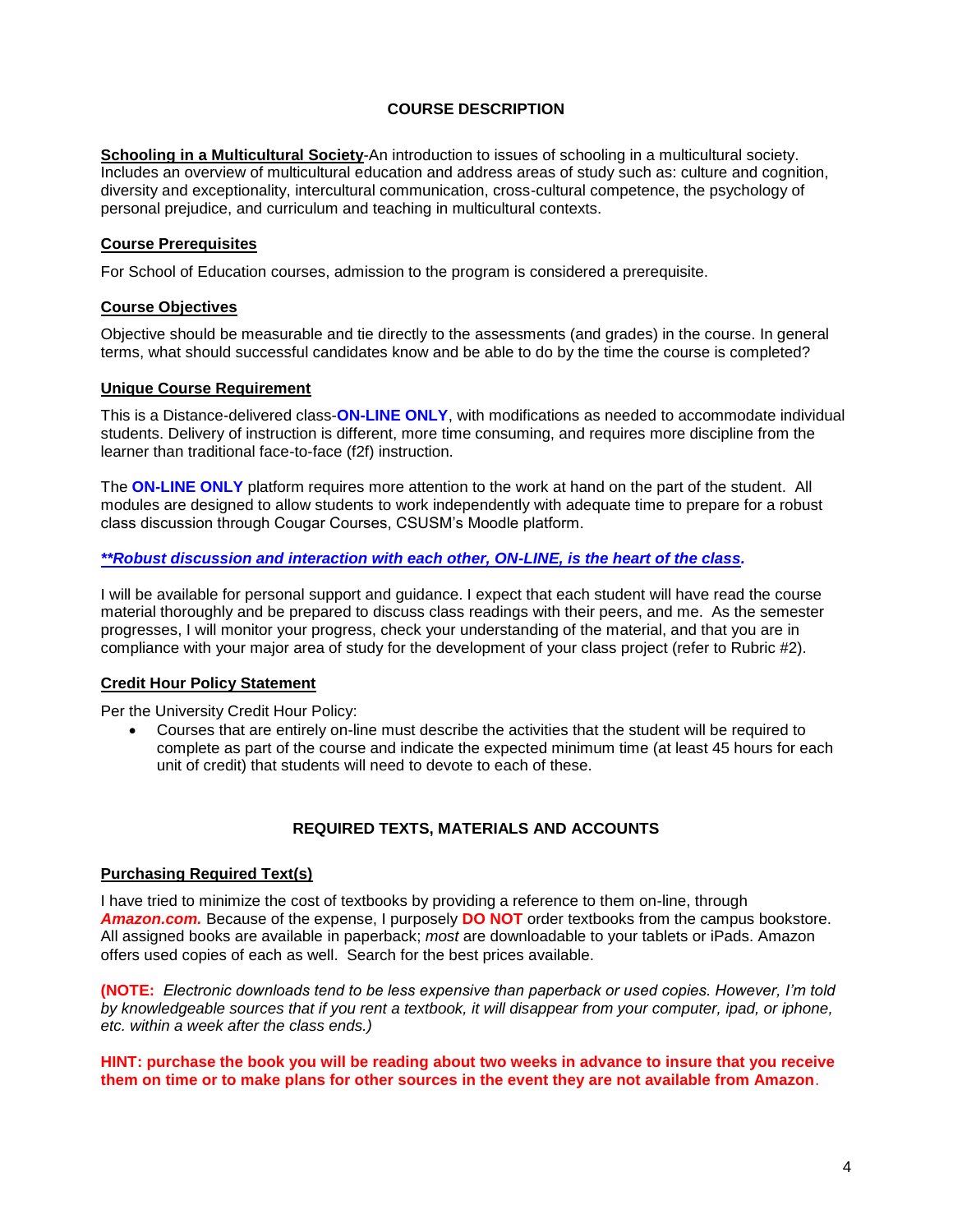## *\*\*\*I will have a complete set available in Kellogg library for 1 Day check out should you find this convenient, or necessary.*

\*\*1. Spring, Joel (2010)-Deculturalization and the struggle for equality: A brief history of dominated cultures in the United States **(6th Edition)**. McGraw-Hill. Boston. [http://www.amazon.com/Deculturalization-Struggle-](http://www.amazon.com/Deculturalization-Struggle-Equality-sixth-Text/dp/B005GWUVK6/ref=sr_1_4?s=books&ie=UTF8&qid=1357341555&sr=1-4&keywords=Deculturalization+and+the+Struggle+for+Equality)[Equality-sixth-Text/dp/B005GWUVK6/ref=sr\\_1\\_4?s=books&ie=UTF8&qid=1357341555&sr=1-](http://www.amazon.com/Deculturalization-Struggle-Equality-sixth-Text/dp/B005GWUVK6/ref=sr_1_4?s=books&ie=UTF8&qid=1357341555&sr=1-4&keywords=Deculturalization+and+the+Struggle+for+Equality) [4&keywords=Deculturalization+and+the+Struggle+for+Equality](http://www.amazon.com/Deculturalization-Struggle-Equality-sixth-Text/dp/B005GWUVK6/ref=sr_1_4?s=books&ie=UTF8&qid=1357341555&sr=1-4&keywords=Deculturalization+and+the+Struggle+for+Equality)

\*\*2. Howard, G. (2006). We can't teach what we don't know: White teachers, multiracial schools. **2 nd Edition**. Teachers College Press. New York. <http://www.amazon.com/Cant-Teach-What-Dont-Know/dp/0807746657>

\*\*3. Delpit, L. (1993). Other people's children: Cultural conflict in the classroom. **2 nd Edition**. The New Press. New York. [http://thenewpress.com/index.php?option=com\\_title&task=view\\_title&metaproductid=1179](http://thenewpress.com/index.php?option=com_title&task=view_title&metaproductid=1179)

\*\*4. González, N., L. Moll & C. Amanti (2009). Funds of knowledge: Theorizing practices in households, communities, and classrooms. Routledge. New York. [http://www.amazon.com/Funds-Knowledge-Theorizing-Communities](http://www.amazon.com/Funds-Knowledge-Theorizing-Communities-ebook/dp/B0020BUXC2/ref=sr_1_2?ie=UTF8&qid=1357341062&sr=8-2&keywords=funds+of+knowledge+theorizing+practices+in+households)[ebook/dp/B0020BUXC2/ref=sr\\_1\\_2?ie=UTF8&qid=1357341062&sr=8-](http://www.amazon.com/Funds-Knowledge-Theorizing-Communities-ebook/dp/B0020BUXC2/ref=sr_1_2?ie=UTF8&qid=1357341062&sr=8-2&keywords=funds+of+knowledge+theorizing+practices+in+households) [2&keywords=funds+of+knowledge+theorizing+practices+in+households](http://www.amazon.com/Funds-Knowledge-Theorizing-Communities-ebook/dp/B0020BUXC2/ref=sr_1_2?ie=UTF8&qid=1357341062&sr=8-2&keywords=funds+of+knowledge+theorizing+practices+in+households)

\*\*5. Reyes, M. & J. Halcón (2001). The best for our children: Critical perspectives on literacy for latino students. Teachers College Press. New York. [http://www.amazon.com/The-Best-Our-Children-](http://www.amazon.com/The-Best-Our-Children-Perspectives/dp/0807740063/ref=sr_1_1?ie=UTF8&qid=1357341364&sr=8-1&keywords=The+Best+for+our+children)[Perspectives/dp/0807740063/ref=sr\\_1\\_1?ie=UTF8&qid=1357341364&sr=8-](http://www.amazon.com/The-Best-Our-Children-Perspectives/dp/0807740063/ref=sr_1_1?ie=UTF8&qid=1357341364&sr=8-1&keywords=The+Best+for+our+children) [1&keywords=The+Best+for+our+children](http://www.amazon.com/The-Best-Our-Children-Perspectives/dp/0807740063/ref=sr_1_1?ie=UTF8&qid=1357341364&sr=8-1&keywords=The+Best+for+our+children)

\*\*6. Valenzuela, Angela (1999). Subtractive Schooling: US Mexican Youth and the Politics of Caring. [http://www.amazon.com/Subtractive-Schooling-U-S--Mexican](http://www.amazon.com/Subtractive-Schooling-U-S--Mexican-http:/www.amazon.com/s/ref=nb_sb_ss_i_0_12?url=search-alias%3Dstripbooks&field-keywords=angela+valenzuela&sprefix=angela+valen%2Cstripbooks%2C167)[http://www.amazon.com/s/ref=nb\\_sb\\_ss\\_i\\_0\\_12?url=search-alias%3Dstripbooks&field](http://www.amazon.com/Subtractive-Schooling-U-S--Mexican-http:/www.amazon.com/s/ref=nb_sb_ss_i_0_12?url=search-alias%3Dstripbooks&field-keywords=angela+valenzuela&sprefix=angela+valen%2Cstripbooks%2C167)[keywords=angela+valenzuela&sprefix=angela+valen%2Cstripbooks%2C167](http://www.amazon.com/Subtractive-Schooling-U-S--Mexican-http:/www.amazon.com/s/ref=nb_sb_ss_i_0_12?url=search-alias%3Dstripbooks&field-keywords=angela+valenzuela&sprefix=angela+valen%2Cstripbooks%2C167)

\*\*7. Chavez, Leo R. (2012). Shadowed Lives: Undocumented Immigrants in American Society (Case Studies in Cultural Anthropology. [http://www.amazon.com/gp/offer](http://www.amazon.com/gp/offer-listing/113358845X/ref=dp_olp_all_mbc?ie=UTF8&condition=all)[listing/113358845X/ref=dp\\_olp\\_all\\_mbc?ie=UTF8&condition=all](http://www.amazon.com/gp/offer-listing/113358845X/ref=dp_olp_all_mbc?ie=UTF8&condition=all)

\*\*8. **Required of all CSUSM-SOE Graduate Students**. Publication Manuel of the American Psychological Association, (6<sup>th</sup> Ed.) 2009. Multiple copies on Amazon.com (\$10.35).

## **MA IN EDUCATION PROGRAM STUDENT LEARNING OUTCOMES (PSLO 2)**

<span id="page-4-0"></span>**In the MA in Education Program, PSLO 2 is assessed in a Social Justice Action Plan Assignment in EDUC 602: Schooling in a Multicultural Society using a rubric provided at the end of the EDUC 602 syllabus. Candidates must complete Social Justice Action Plan by week 11 with feedback by week 12. The requirement for PSLO 2 is to score early advanced or advanced criteria on the Social Justice Action Plan Rubric. If necessary, candidates may revise and resubmit their Action Plan by week 13 with feedback from instructor by week 14. Candidates must complete the PSLO 2 requirements before advancing to candidacy and enrolling in EDUC 698.**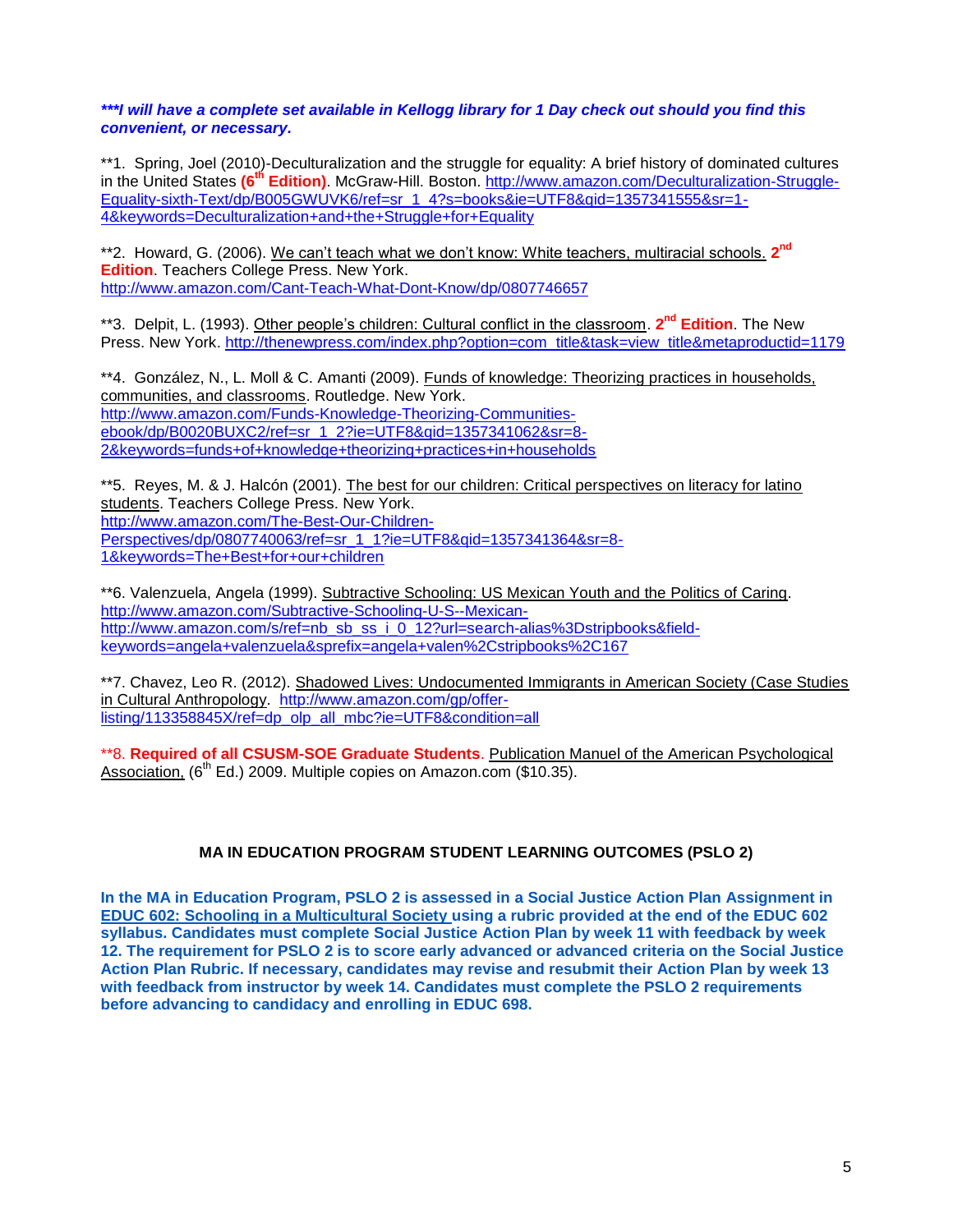## **GENERAL CONSIDERATIONS**

## <span id="page-5-1"></span><span id="page-5-0"></span>**School of Education Attendance Policy**

Due to the dynamic and interactive nature of courses in the School of Education, all course participants are expected to participate in all discussions actively. Should course participants have extenuating circumstances, s/he should contact the instructor as soon as possible. *(Adopted by the COE Governance Community, December, 1997).*

## **Graduate Writing Requirement**

The California State University maintains a Graduation Writing Assessment Requirement (GWAR) for master's students, to be completed before Advancement to Candidacy can be approved. A student may satisfy the graduate writing requirement with a paper that receives a passing score as described in the GWAR Rubric. Toward the goal of providing opportunity for graduate students in the School of Education to satisfy the writing requirement, all papers in all graduate classes must adhere to the rules of style (for writing and format style) detailed in the **Publication Manual of the American Psychological Association, 6th Ed. (2009). This is a required textbook for all CSUSM SOE graduate courses.**

### <span id="page-5-2"></span>**CSUSM Academic Honesty Policy**

Students will be expected to adhere to standards of academic honesty and integrity, as outlined in the Student Academic Honesty Policy. All assignments must be original work, clear and error-free. All ideas/material that are borrowed from other sources must have appropriate references to the original sources. Any quoted material should give credit to the source and be punctuated accordingly.

Academic Honesty and Integrity: Students are responsible for honest completion and representation of their work. Your course catalog details the ethical standards and penalties for infractions. There will be zero tolerance for infractions. If you believe there has been an infraction by someone in the class, please bring it to the instructor's attention. The instructor reserves the right to discipline any student for academic dishonesty, in accordance with the general rules and regulations of the university. Disciplinary action may include the lowering of grades and/or the assignment of a failing grade for an exam, assignment, or the class as a whole.

Incidents of Academic Dishonesty will be reported to the Dean of Students. Sanctions at the University level may include suspension or expulsion from the University.

<span id="page-5-3"></span>Refer to the full Academic Honesty Policy at: [http://www.csusm.edu/policies/active/documents/Academic\\_Honesty\\_Policy.html](http://www.csusm.edu/policies/active/documents/Academic_Honesty_Policy.html)

### **Plagiarism**

As an educator, it is expected that each candidate (course participant) will do his/her own work, and contribute equally to group projects and processes. Plagiarism or cheating is unacceptable under any circumstances. If you are in doubt about whether your work is paraphrased or plagiarized see the Plagiarism Prevention for Students website [http://library.csusm.edu/plagiarism/index.html.](http://library.csusm.edu/plagiarism/index.html) If there are questions about academic honesty, please consult the University catalog.

### <span id="page-5-4"></span>**Students with Disabilities Requiring Reasonable Accommodations**

Students with disabilities who require reasonable accommodations must be approved for services by providing appropriate and recent documentation to the Office of Disabled Student Services (DSS). This office is located in Craven Hall 4300, and can be contacted by phone at (760) 750-4905, or TTY (760) 750- 4909. Students authorized by DSS to receive reasonable accommodations should meet with their instructor during office hours or, in order to ensure confidentiality, in a more private setting.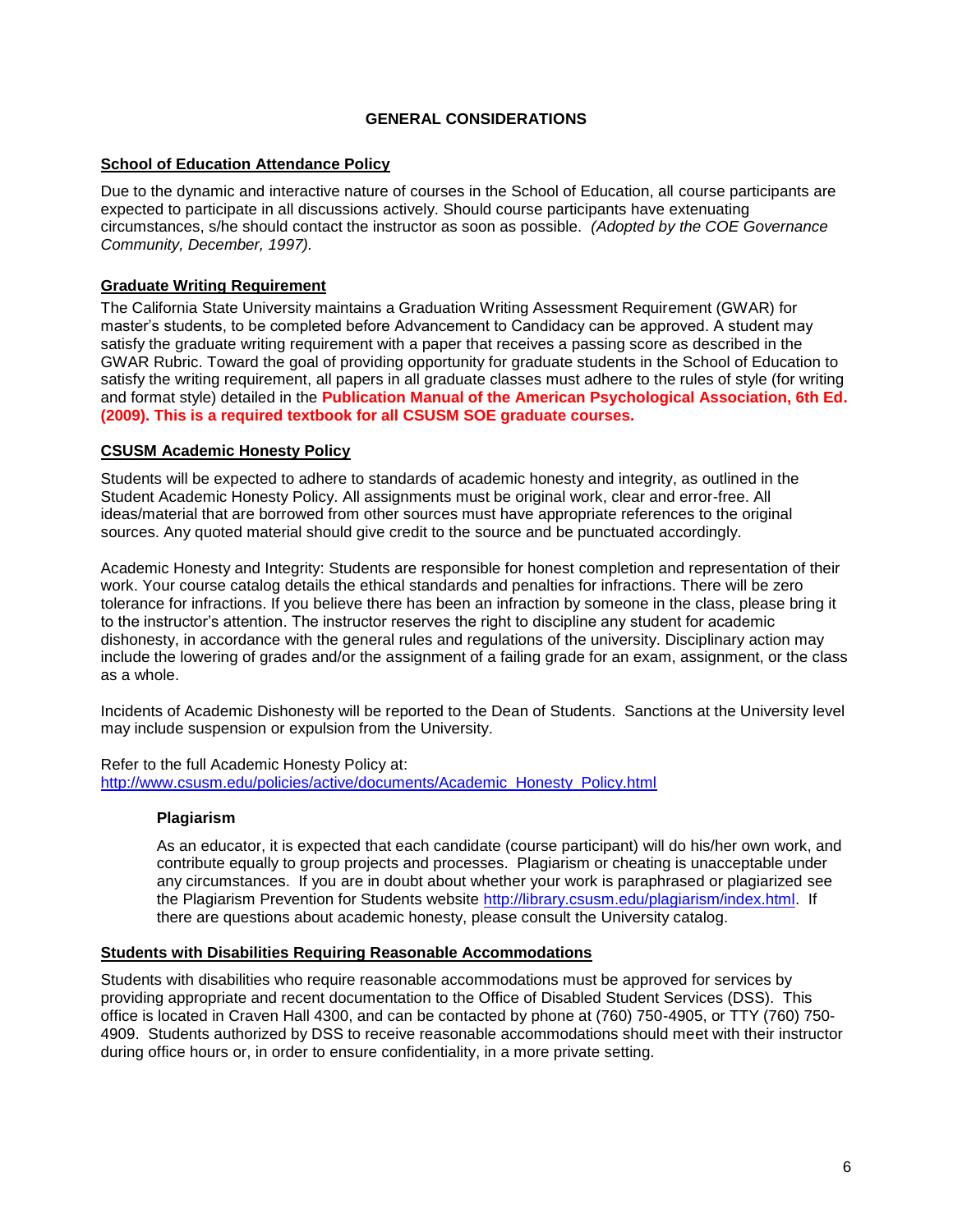# <span id="page-6-0"></span>**Course Format**

The Online Instruction Policy lists the following alternatives to face-to-face, traditional (FT) instruction: faceto-face, online (FO); local, online (LO); remote, online (RO); or hybrid (HY).

## <span id="page-6-1"></span>**Necessary Technical Competency Required of Students**

A student must have a modicum of computer experience and the skills to access Cougar Courses.

## <span id="page-6-2"></span>**Contact Information for Technical Support Assistance**

This is a place for you to ask questions about the course or give suggestions on improving the course. If you are in need of Tech Support, be aware of the following, additional resources:

| <b>HELP Desk</b>                              | (760) 750-4790 |
|-----------------------------------------------|----------------|
| Cougar Courses Support                        | (760) 750-8673 |
| IITS (Instructional & Information Technology) | (760) 750-8673 |

## <span id="page-6-3"></span>**Use of Technology**

Candidates (Course participants) are expected to demonstrate competency in the use of various forms of technology (i.e. word processing, electronic mail, Cougar Courses, use of the Internet, and/or multimedia presentations). Specific requirements for course assignments with regard to technology are at the discretion of the instructor. All assignments will be submitted online, and some will be submitted in hard copy as well. Details will be given in class. **NOTE: Keep a digital copy of all assignments for use in your teaching portfolio.**

## <span id="page-6-4"></span>**Electronic Communication Protocol**

Electronic correspondence is a part of your professional interactions. If you need to contact the instructor, email is often the easiest way to do so. It is my intention to respond to all received e-mails in a timely manner. Please be reminded that e-mail and on-line discussions are a very specific form of communication, with their own nuances and etiquette. For instance, electronic messages sent in all upper case (or lower case) letters, major typos, or slang, often communicate more than the sender originally intended. With that said, please be mindful of all e-mail and on-line discussion messages you send to your colleagues, to faculty members in the School of Education, or to persons within the greater educational community. All electronic messages should be crafted with professionalism and care.

Things to consider:

- Would I say in person what this electronic message specifically says?
- How could this message be misconstrued?
- Does this message represent my highest self?
- Am I sending this electronic message to avoid a face-to-face conversation?

In addition, if there is ever a concern with an electronic message sent to you, please talk with the author in person in order to correct any confusion.

### <span id="page-6-5"></span>**Policy on Late/Missed Work**

All required work must be submitted on time. All work needs to reflect university level composition. All citations, where appropriate, will use APA format. Consult Library Services for the Publication *Manual of the American Psychological Association( 6th Ed.)* [www.apastyle.org/index.html.](http://www.apastyle.org/index.html)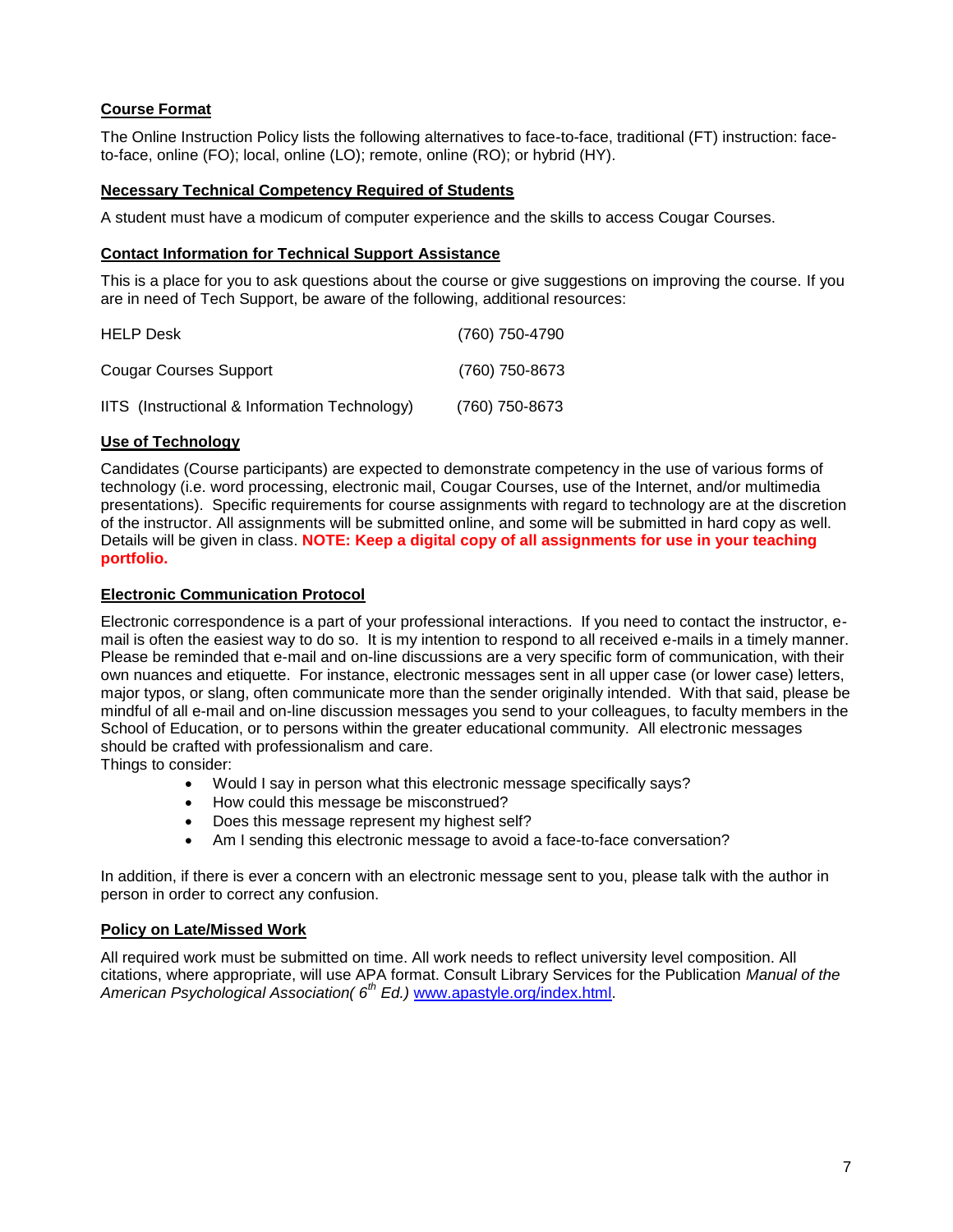## *All Rights Reserved*

*I reserve the right to change, add to, or delete any material or assignment from the course at any time.*

## **COURSE REQUIREMENTS AND GRADED COURSE COMPONENTS**

## <span id="page-7-1"></span><span id="page-7-0"></span>**Grading Standards**

**There are 1000 points possible**. Your performance in class will be assessed along the following criteria:

- **1. Photo (50pts):** Students will **POST** a recent photo to their Cougar Course site by week 2. *Due: January 6 th* **.**
- **2. Asynchronous Discussion-FORUM (100 pts. X 3=300max)--**Students are required to participate in the class *Discussion Forum* (Cougar Courses). Your discussions should be introspective addressing issues, experiences, ideas, discussions, readings, & current events, related to the class.

**NO LESS** than eleven (11) substantial entries are required for a passing grade (B-) for this assignment. *DUE: On-going*

| ** Asynchronous Discussion on Cougar Courses (Total 300 pts.) |                    |                  |  |
|---------------------------------------------------------------|--------------------|------------------|--|
| <b>Entries Required</b>                                       |                    | Grade Equivalent |  |
| $*1 - 10$                                                     | entries-125 points | C+               |  |
| $*11 - 15$                                                    | entries-150 points | <b>B-</b>        |  |
| $*16-21$                                                      | entries-175 points | B                |  |
| $*22-25$                                                      | entries-200 points | $B+$             |  |
| $*26-30$                                                      | entries-225 points | A-               |  |
| $*31 - 35$                                                    | entries-250 points | A                |  |
| $*36+$                                                        | entries-300 points | A+               |  |

**3. Analysis\*\* of Reading MODULES-**Students will write a total of 6 short (5-7 pages) papers over the semester **(6x50pts=300)**. Each will be an *analysis\** of the readings for that week. **DUE: as assigned (at Modules 3,5,7,9,11, &13)**.

*\*\*Analysis is the process of breaking a [complex topic](http://en.wikipedia.org/wiki/Complexity) or substance into smaller parts to gain a better understanding of it (Wikipedia, 2013).*

**4. A Social Justice Action Plan (150 pts.)** Students will develop a 5-7 page *Social justice Action Plan* that specifically addresses your new understanding of social justice in relation to schooling in a multicultural society. Our readings of critical pedagogy will add new ideas, concepts and concerns about your classroom, your students, your school, your district, or your overall professional work.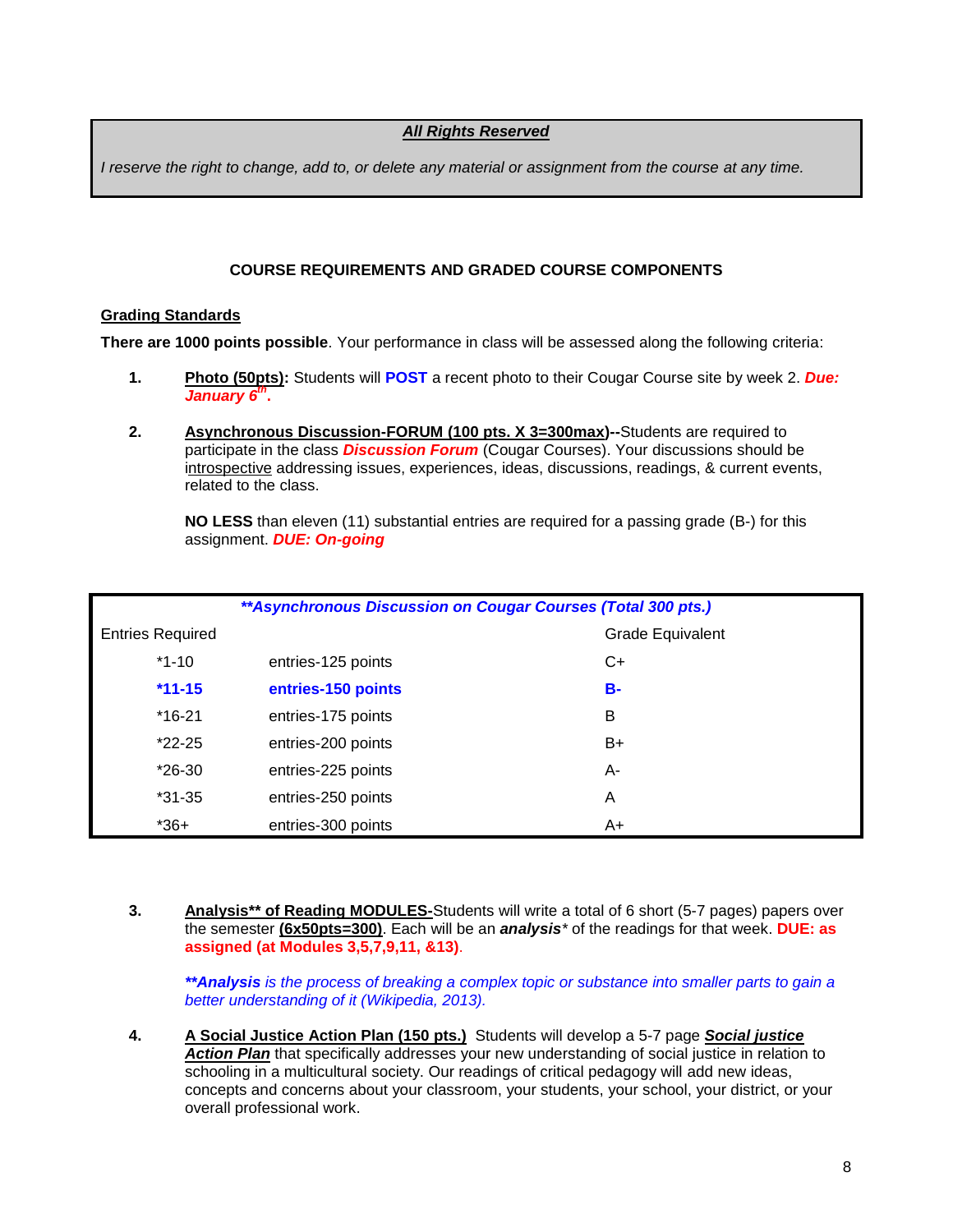Based on these questions, develop a *Social Justice Action Plan* that **you might** enact in your classroom. Our discussions throughout the semester should help you identify issues about diversity in your classroom, among your students, your school, your district, the community and/or your overall professional work. This 5-7 page final paper will discuss this action plan (to be posted on Cougar Courses).

(\*\*Refer to *Rubric #1* below). DUE: **April 9th .**

**5. Literacy Intervention Plan (200 pts. max)-**Students will be responsible for submitting an individual *Literacy Intervention Plan* in a timely manner. (**\*\* Refer to Rubric #3 below)**- **DUE: May 7 th .**

## **RUBRICS**

# <span id="page-8-0"></span>*Rubric #1 \*\* Social Justice Action Plan (Total 150 pts.)*

Your final project is to develop an individual professional action plan that specifically addresses your new understandings of critical pedagogy in relation to schooling in a multicultural society. Hopefully our readings of critical pedagogy will bring to the table new questions and concerns about your classroom, your students, your school, your district, or your overall professional work. Our discussions throughout the semester should help you identify issues about your classroom, your students, your school, your district, the community and/or your overall professional work. Based on the issue you "name," **develop a specific action plan** that you can enact as a professional educator working towards social justice and equity. Your 5-7 page **final paper** will discuss this action plan. Rubric is below.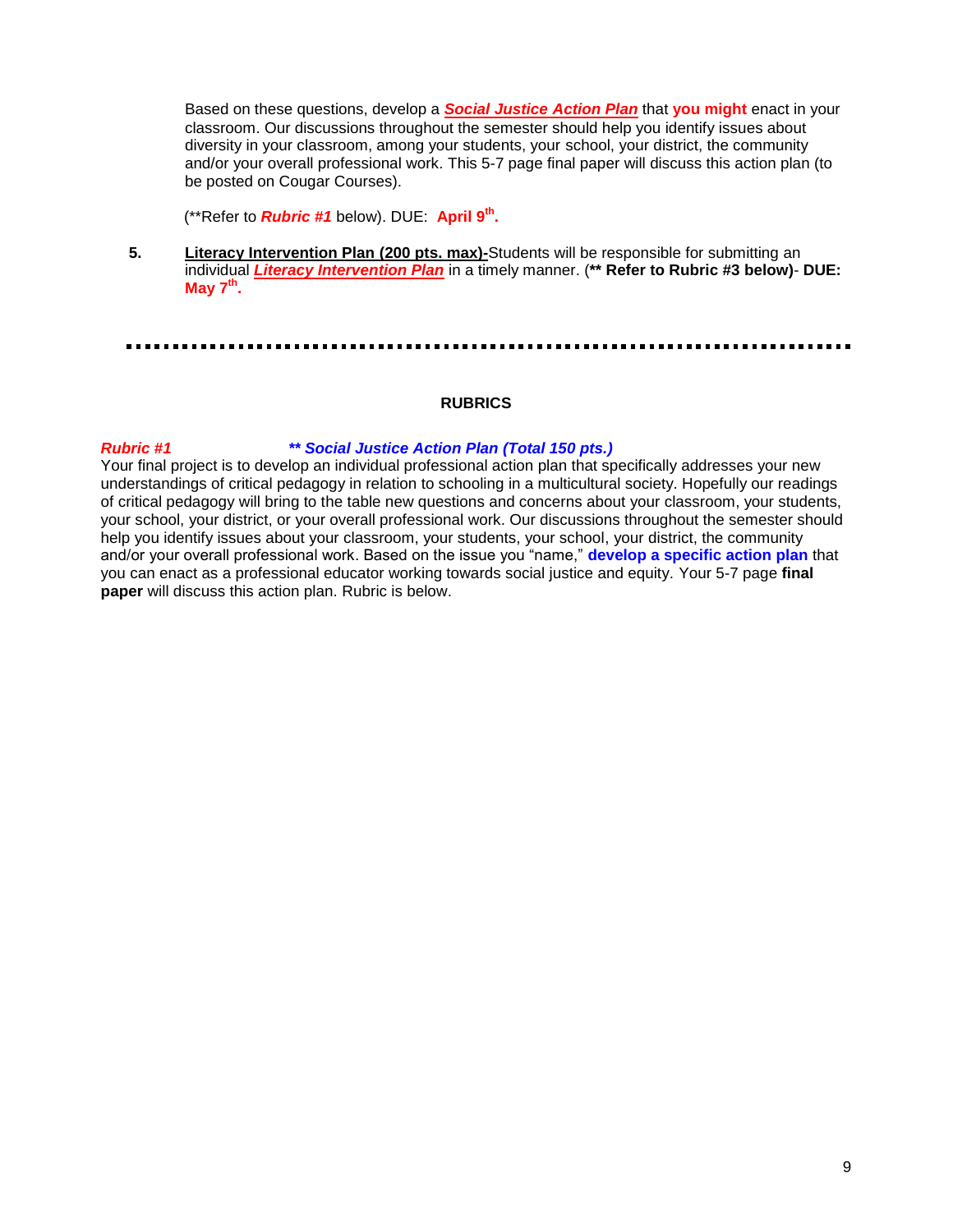| Program Student Learning Outcome 2-Social Justice Action Plan Rubric |  |  |  |  |  |  |  |
|----------------------------------------------------------------------|--|--|--|--|--|--|--|
|----------------------------------------------------------------------|--|--|--|--|--|--|--|

|                              | Advanced                               | <b>Early Advanced</b>                  | Intermediate                      | <b>Early Intermediate</b>                | <b>Beginning</b>                    |
|------------------------------|----------------------------------------|----------------------------------------|-----------------------------------|------------------------------------------|-------------------------------------|
| <b>Content/Structure and</b> | The scope and                          | The scope and                          | The scope and                     | The scope and                            | The scope and                       |
| appropriately address        | focus of the topic is                  | focus of the topic                     | focus of the topic                | focus of the topic is                    | focus of the topic is               |
| <b>Anti-Bias and Social</b>  | very clear. The                        | is clear. The                          | is somewhat clear.                | somewhat unclear.                        | not very clear. The                 |
| Justice                      | content directly                       | content attends                        | The content                       | The content                              | content does not or                 |
|                              | attends to issues<br>related to social | to issues related                      | attends to issues                 | attends somewhat<br>to issues related to | very minimally<br>attends to issues |
|                              | justice. The                           | to social justice.<br>The organization | related to social<br>justice. The | social justice. The                      | related to social                   |
|                              | organization or                        | or structure                           | organization or                   | organization or                          | justice. The                        |
|                              | structure                              | demonstrates an                        | structure                         | structure                                | organization or                     |
|                              | demonstrates a                         | objective.                             | somewhat                          | somewhat                                 | structure does not                  |
|                              | clear objective,                       | measurable                             | demonstrate a                     | demonstrate a                            | demonstrate a                       |
|                              | measurable                             | outcome, or                            | clear objective,                  | clear objective,                         | clear objective,                    |
|                              | outcome, or                            | appropriateness                        | measurable                        | measurable                               | measurable                          |
|                              | appropriateness to                     | to the particular                      | outcome, or                       | outcome, or                              | outcome, or                         |
|                              | the particular grade                   | grade level and                        | appropriateness to                | appropriateness to                       | appropriateness to                  |
|                              | level and subject                      | subject and                            | the particular                    | the particular grade                     | the particular grade                |
|                              | and population                         | population being                       | grade level and                   | level and subject                        | level and subject                   |
|                              | being taught.                          | taught.                                | subject and                       | and population                           | and population                      |
|                              |                                        |                                        | population being<br>taught.       | being taught.                            | being taught.                       |
| <b>Analysis and</b>          | The sequence of                        | The sequence of                        | The sequence of                   | The sequence of                          | The sequence of                     |
| effectiveness of plan        | the action plan is                     | the action plan is                     | the action plan is                | the action plan is                       | the action plan is                  |
|                              | very feasible or                       | feasible or                            | somewhat feasible                 | unfeasible or                            | unfeasible or                       |
|                              | appropriate to                         | appropriate to                         | or appropriate to                 | inappropriate to                         | inappropriate to                    |
|                              | achieve the stated                     | achieve the                            | achieve the stated                | achieve the stated                       | achieve the stated                  |
|                              | objectives and<br>outcomes.            | stated objectives<br>and outcomes.     | objectives and<br>outcomes.       | objectives and<br>outcomes.              | objectives and<br>outcomes.         |
|                              | Citations are                          | Citations are                          | Citations are                     | Citations may or                         | Citations are not                   |
|                              | thoroughly quoted                      | quoted from the                        | quoted from the                   | may not be quoted                        | quoted from the                     |
|                              | from the course                        | course texts                           | course texts                      | from the course                          | course texts and/or                 |
|                              | texts and/or are                       | and/or are                             | and/or are                        | texts and/or are not                     | are not responded                   |
|                              | responded to                           | responded to                           | responded to                      | responded to                             | to clearly and                      |
|                              | clearly and                            | clearly and                            | clearly and                       | clearly and                              | cogently. Evidence                  |
|                              | cogently. Evidence                     | cogently.                              | cogently.                         | cogently. Evidence                       | from instruction.                   |
|                              | from instruction,                      | Evidence from                          | Evidence from                     | from instruction,                        | personal                            |
|                              | personal                               | instruction.                           | instruction.                      | personal                                 | experience and                      |
|                              | experience and                         | personal                               | personal                          | experience and                           | discussions are not                 |
|                              | discussions are                        | experience and<br>discussions are      | experience and<br>discussions are | discussions may or                       | provided. The plan<br>does not      |
|                              | provided in a<br>coherent manner.      | provided. The                          | provided. The                     | may not be<br>provided. The plan         | demonstrate                         |
|                              | The plan                               | plan                                   | plan somewhat                     | weakly                                   | insightfulness and                  |
|                              | consistently                           | demonstrates                           | demonstrates                      | demonstrates                             | reflectiveness.                     |
|                              | demonstrates                           | insightfulness                         | insightfulness and                | insightfulness and                       |                                     |
|                              | remarkable                             | and                                    | reflectiveness.                   | reflectiveness.                          |                                     |
|                              | insightfulness.                        | reflectiveness.                        |                                   |                                          |                                     |
|                              | analysis and                           |                                        |                                   |                                          |                                     |
|                              | reflectiveness.                        |                                        |                                   |                                          |                                     |
| <b>Mechanics</b>             | Grammar, spelling,                     | Grammar,                               | Grammar, spelling,                | Grammar, spelling,                       | Grammar, spelling,                  |
|                              | punctuation, and                       | spelling,                              | punctuation, and                  | punctuation, and                         | punctuation, and                    |
|                              | use of citations are                   | punctuation, and                       | use of citations are              | use of citations are                     | use of reference                    |
|                              | strong.                                | use of citations<br>are good.          | acceptable.                       | weak.                                    | texts or citations                  |
|                              |                                        |                                        |                                   |                                          | are frequently<br>weak.             |

**\*\*\*\*\*\*\*\*\*\*\*\*\*\*\*\*\*\*\*\*\*\*\*\*\*\*\*\*\*\*\*\*\*\*\*\*\*\*\*\*\*\*\*\*\*\*\*\*\*\*\*\*\*\*\*\*\*\*\*\*\*\*\*\*\*\*\*\*\*\*\*\*\*\*\*\*\*\*\*\*\*\*\*\*\*\***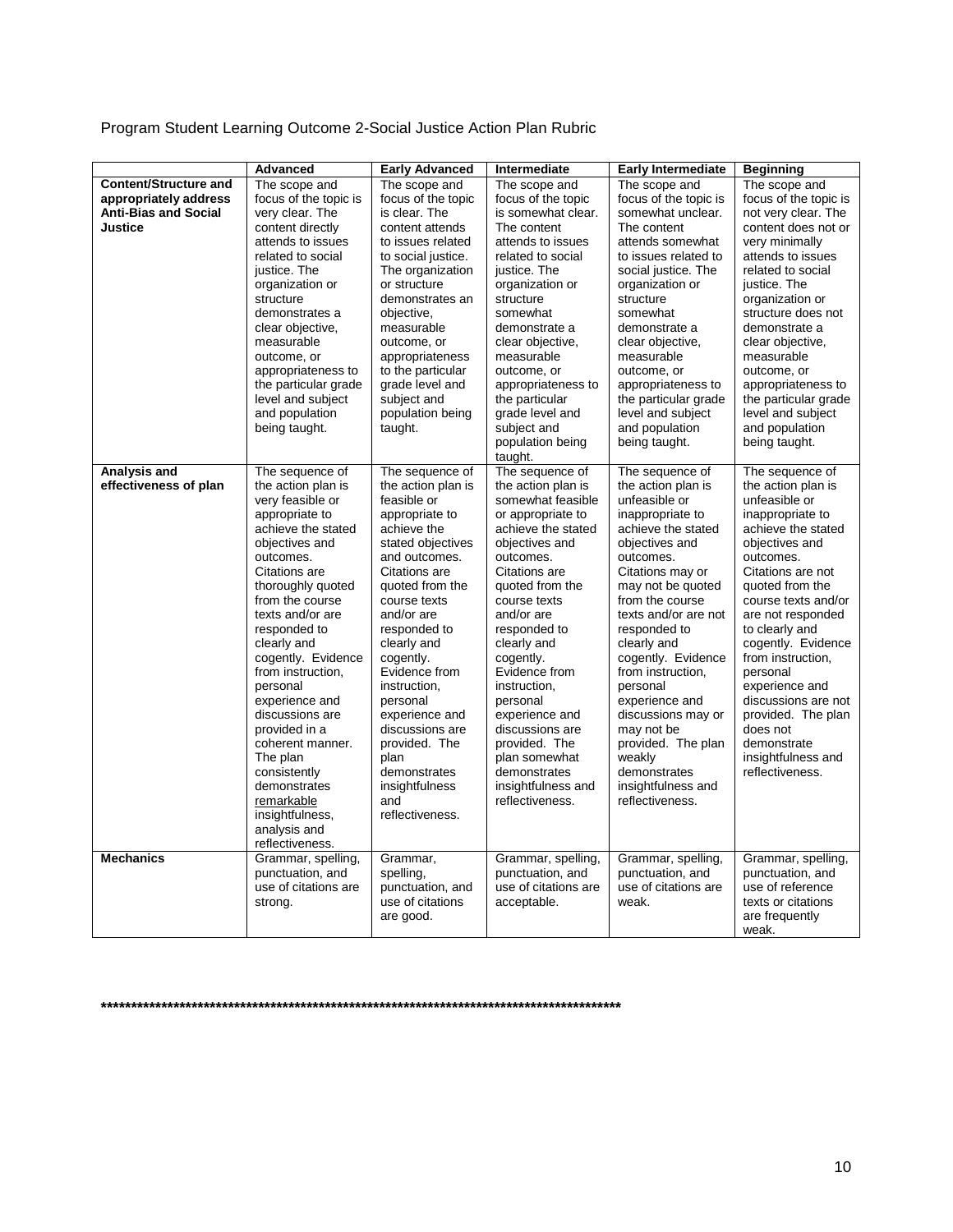## *Rubric #2 \*\*A Literacy Intervention Plan (200 pts. max)*

**Instructions:** You will each develop a **Literacy Intervention Plan (12-15 pages)** in the context of your major MA Program (1) Bilingual/Multicultural or (2) Special Education (Add-On Level I credential). Further, for \*\*Non-declared majors enrolled in EDUC 602, you will select one of the above major MA Programs to develop your plan. In all cases, you are responsible for consulting with your Program Chair to determine which program you have enrolled, or will enroll, in.

1. To begin, complete Step #1 below.

**Step 1.** Select a school site to conduct your study. Go to the California Department of Education Website and retrieve the following information about your school. Use the following link <http://dq.cde.ca.gov/dataquest/>

- a. Your school's 2014 Academic Performance Index (API) Growth Report.
- b. The number of socioeconomically disadvantaged learners at your site.
- c. The number of English learners at your site.
- d. The number of students with disabilities at your site.
- e. The number of any other numerically significant subgroups at your school (for whom there are data provided---e.g. Hispanic or Latino)

**Step 2.** Identify the MA program you are a part of, and select that program. Your Literacy Intervention Plan will evolve from one of the options below (Pick one below, either A or B). Indicate which option you have chosen in the title of your paper.

*A. An "Add On" Level I Mild/Moderate and Moderate/Severe Education Specialist Credential <sup>2</sup> , for candidates who do not hold a SB 2042 preliminary credential that fulfills CCTC requirements to authorize the candidate to provide to English learners 1) instruction for English language development and 2) specifically designed content instruction delivered in English, or.*

**B.** The **Bilingual Certificate**<sup>3</sup>, requirements for Bilingual Masters candidates. *The purpose for this assignment is for you to look at student achievement over time of culturally and linguistically diverse students in your certificate/credential program to determine what happens to students within a system. The purpose is not to examine and criticize any school district. It is to look at opportunities made available to or denied children who are culturally and linguistically diverse.* 

\*\*Students enrolled in EDUC 602, but NOT enrolled in an MA Program will select one of the above major MA Programs to develop their plan.

**Step 3.**

## **(a.) Components of the Literacy Intervention Plan** (you MUST address each of these):

- *1). Population:* Select a small group (no more than 5) of ethnically and/or linguistically diverse students in a grade level who have attended your school for at least three years. Do a review of their school history and success or lack of success.
- *2) Data collection*: Consider the following:
	- What do you know about the students' cultural and language backgrounds? Are there any social, economic and/or political factors you can identify that may impact the students' instruction?
	- Testing process when the students entered school. Were they tested? Which test was used? Tested in their primary Language? In English? What were the scores? What do the scores mean?
	- Placement issues. Where were the students placed? What kinds of classrooms?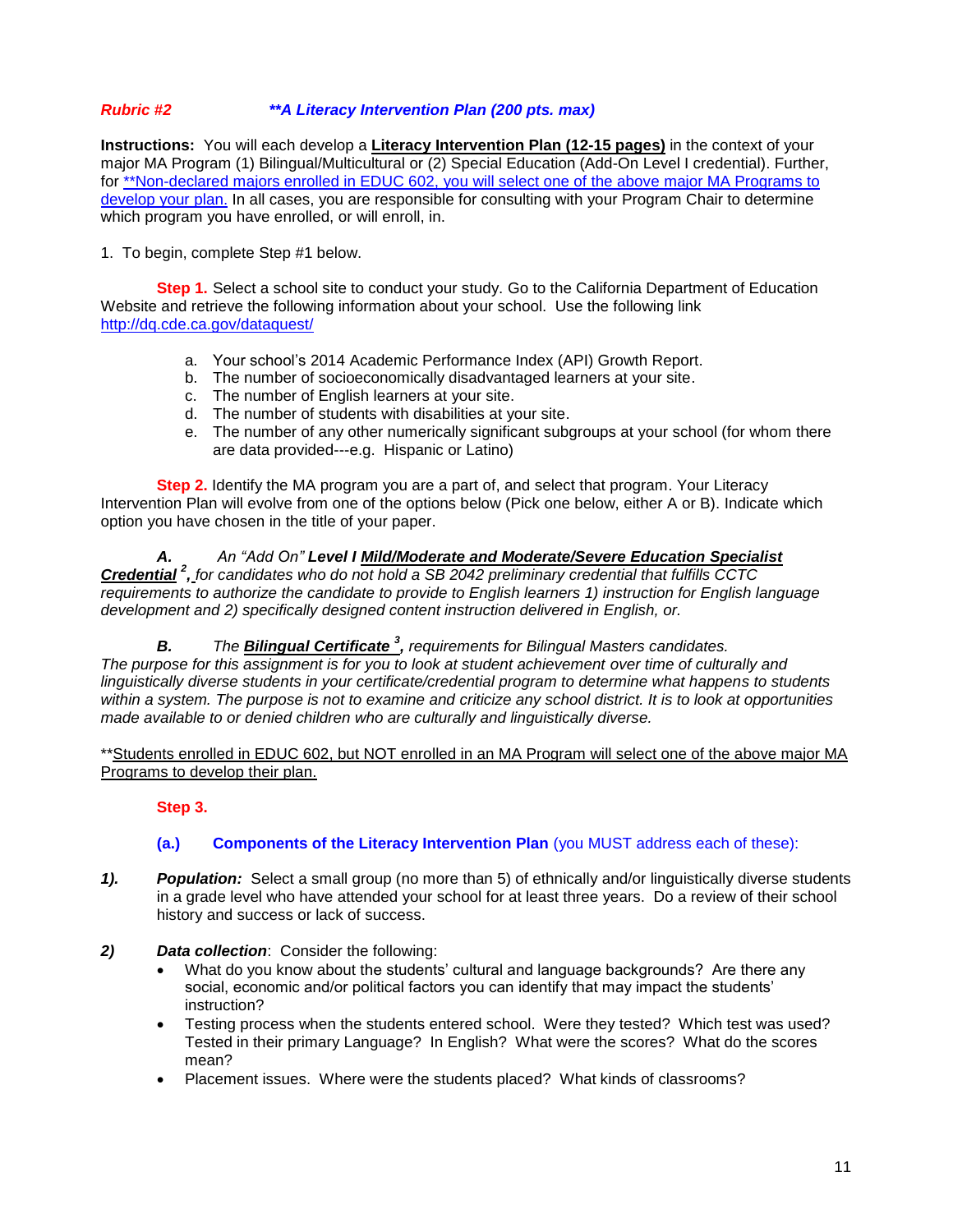- Services received: What kind of services did the students receive? Were any referred to Special Education? Why? Are any in the SST process? Why? How many have been placed in special education?
- Re-classification: Were the students ever re-classified? What process was followed and is typically followed in your district?
- Look at the grades the students received over three years and look for patterns in terms of achievement. Match the history of each student with his/her present achievement. Are there differences? What growth occurred? Have their CELDT scores increased? Plateaued?
- Analyze the data that you have collected and discuss how these students have progressed through the system.
- Factors of retention: Were these students retained? How many? Why?

## **Step 4.**

## **(b.) Writing Assignment (12-15 pages)**

Develop a literacy plan (listening, speaking, reading and writing) for these students. Your literacy plan should include the following information:

- 1. An INTRODUCTION to your paper.
- 2. A description of the students involved in your research, including the data you collected about their cultural and language backgrounds, their families, their testing, their placements, etc. **(\*\*Refer to Step #1 above)**
- 3. A literacy plan based on the data you collected. What would you do to ensure equal access to grade level curriculum for these children?
- 4. Adopted materials used to support academic growth? What additional support do these students need? How will you ensure that will happen? What support
- 5. and accountability will be necessary to ensure equal access and success?
- 6. A description of how you will communicate your literacy plan to the students' parents?
- 7. A deep REFLECTION of what you learned about yourself (cultural beliefs, attitudes and assumptions) while developing your literacy plan in regards to the English learners and their families.

\*\*\*\*\*\*\*\*\*\*\*\*\*\*\*\*\*\*\*\*\*\*\*\*\*\*\*\*\*\*\*\*\*\*\*\*\*\*\*\*\*\*\*\*\*\*\*\*\*\*\*\*\*\*\*\*\*\*\*\*\*\*\*\*\*\*\*\*\*\*\*\*\*\*\*\*\*\*\*\*\*\*\*\*\*\*\*\*\*\*\*\*\*\*\*\*\*\*\*\*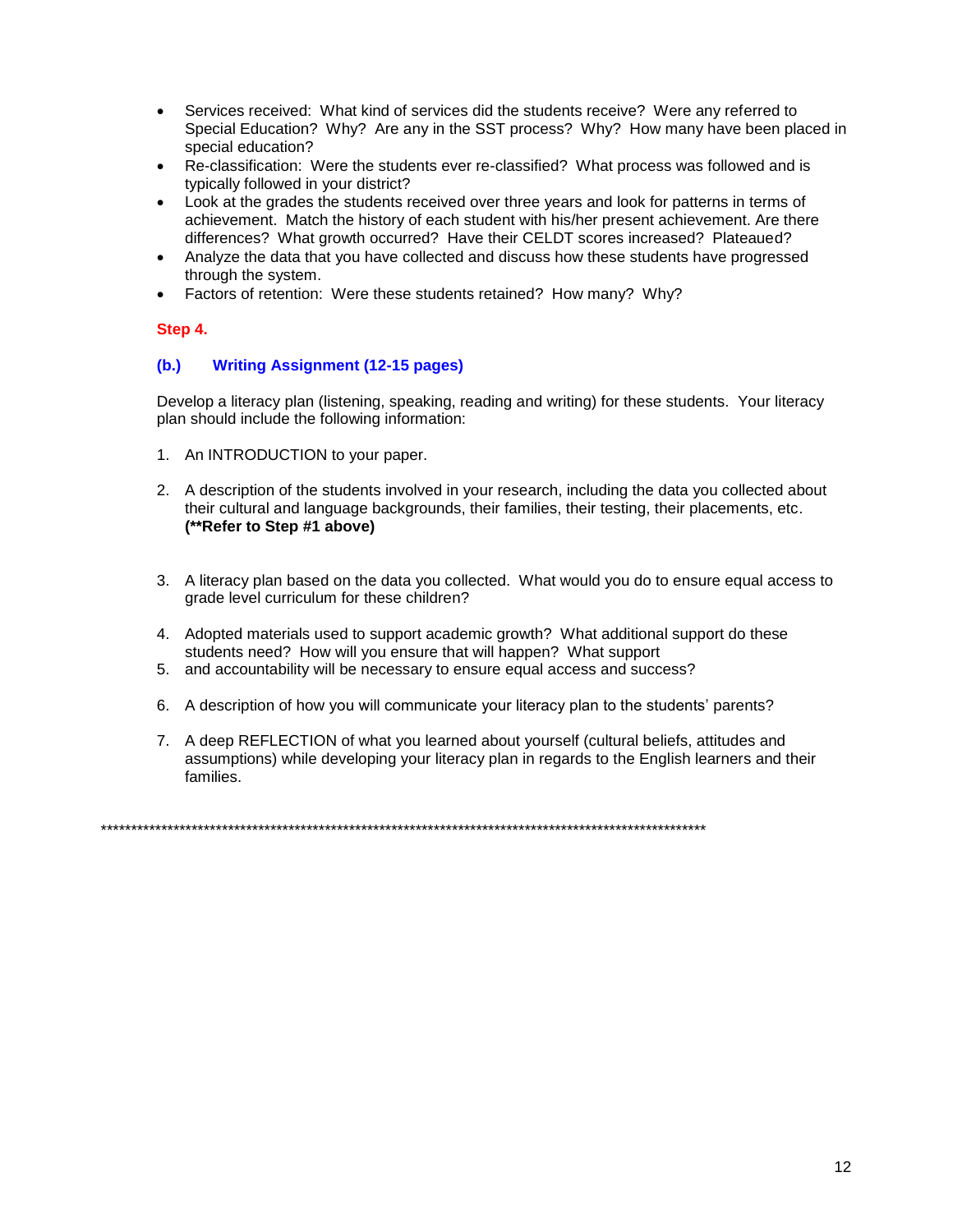# *Rubric #3 \*\*Rubric Scale for Grading ELD Literacy Intervention Plan*

| Criteria                                                                                                                                                  | <b>Developing</b>                                                                                                                                                                                                                                                                                                                                                                                  | Approaching                                                                                                                                                                                                                                                                                                                                                                     | <b>Meets</b>                                                                                                                                                                                                                                                                                                                                                                                       |  |
|-----------------------------------------------------------------------------------------------------------------------------------------------------------|----------------------------------------------------------------------------------------------------------------------------------------------------------------------------------------------------------------------------------------------------------------------------------------------------------------------------------------------------------------------------------------------------|---------------------------------------------------------------------------------------------------------------------------------------------------------------------------------------------------------------------------------------------------------------------------------------------------------------------------------------------------------------------------------|----------------------------------------------------------------------------------------------------------------------------------------------------------------------------------------------------------------------------------------------------------------------------------------------------------------------------------------------------------------------------------------------------|--|
| <b>Student collected</b><br>and analyzed data<br>on the English<br>learners for whom<br>the plan is written.                                              | Little or no data was<br>collected on the English<br>learners regarding;<br>testing process,<br>placement issues,<br>services received, re-<br>classification (if<br>applicable), retention (if<br>applicable), achievement<br>data including test<br>(CELDT, CST, etc.)<br>scores and grades.<br>Little or no analysis of<br>the data provided to<br>inform the literacy<br>intervention plan(s). | <b>Some</b> data was collected<br>on the English learners<br>regarding; testing process,<br>placement issues, services<br>received, re-classification (if<br>applicable), retention (if<br>applicable), achievement<br>data including test (CELDT,<br>CST, etc.) scores and<br>grades. Some analysis of<br>the data provided to inform<br>the literacy intervention<br>plan(s). | <b>Extensive data was</b><br>collected on the English<br>learners regarding;<br>testing process,<br>placement issues,<br>services received, re-<br>classification (if<br>applicable), retention (if<br>applicable), achievement<br>data including test<br>(CELDT, CST, etc.)<br>scores and grades. In<br>depth analysis of the<br>data provided to inform<br>the literacy intervention<br>plan(s). |  |
| <b>Student's ELD</b><br>Literacy<br><b>Intervention Plan</b><br>addressed all four<br>language areas<br>(listening, speaking,<br>reading and<br>writing). | The literacy intervention<br>plan(s) contain little or<br>no discussion or<br>presentation of how it<br>addresses the students'<br>specific listening,<br>speaking, reading and<br>writing proficiency<br>development. Little or<br>no presentation of<br>instructional strategies<br>and student activities that<br>address students' needs<br>in all four language<br>areas.                     | The literacy intervention<br>plan(s) contain some<br>discussion or presentation<br>of how it addresses the<br>students' specific listening,<br>speaking, reading and<br>writing proficiency<br>development. Some<br>presentation of instructional<br>strategies and student<br>activities that address<br>students' needs in all four<br>language areas.                        | The literacy intervention<br>plan(s) contain extensive<br>discussion or<br>presentation of how it<br>addresses the students'<br>specific listening,<br>speaking, reading and<br>writing proficiency<br>development.<br><b>Extensive presentation</b><br>of instructional strategies<br>and student activities that<br>address students' needs<br>in all four language<br>areas.                    |  |
| <b>Student's ELD</b><br>Literacy<br><b>Intervention Plan</b><br>addressed how ELs<br>will have access to<br>grade level (core)<br>curriculum.             | The literacy intervention<br>plan(s) contain little or<br>no discussion or<br>presentation of how ELs<br>have equitable access to<br>grade level, state-<br>adopted curriculum.<br>There is little or no<br>evidence that state-<br>adopted materials and/or<br>supplemental materials<br>are used in the plan to<br>support ELs' academic<br>growth.                                              | The literacy intervention<br>plan(s) contain some<br>discussion or presentation<br>of how ELs have equitable<br>access to grade level, state-<br>adopted curriculum. There<br>is some evidence that<br>state-adopted materials<br>and/or supplemental<br>materials are used in the<br>plan to support ELs'<br>academic growth.                                                  | The literacy intervention<br>plan(s) contain extensive<br>discussion or<br>presentation of how ELs<br>have equitable access to<br>grade level, state-<br>adopted curriculum.<br>There is extensive<br>evidence that state-<br>adopted materials and/or<br>supplemental materials<br>are used in the plan to<br>support ELs' academic<br>growth.                                                    |  |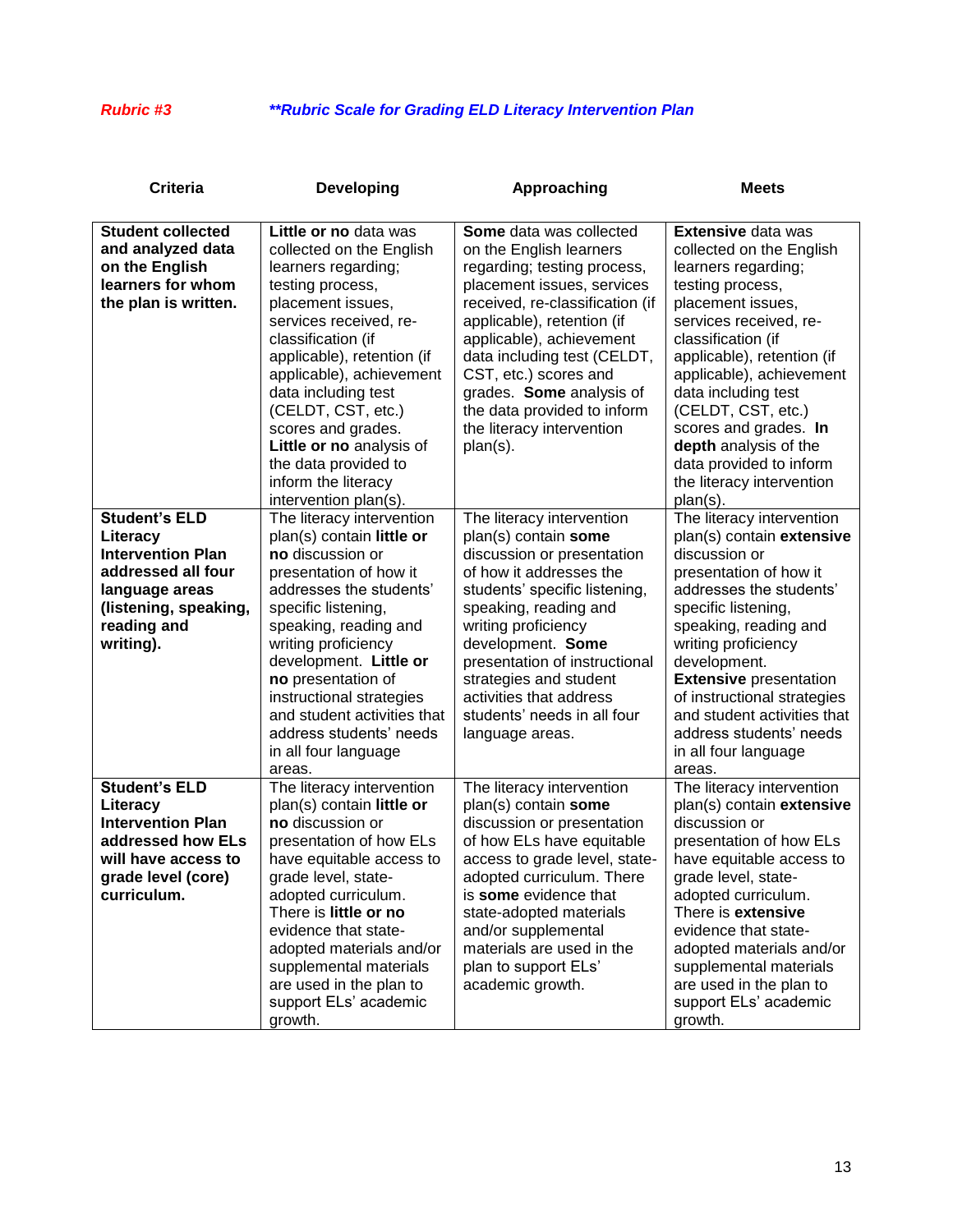## **MODULES & SCHEDULE OF TOPICS & READINGS**

#### January 26-May 13, 2016

#### <span id="page-13-0"></span>**Note: Refer to specific weekly assignments on Cougar Courses**

**\*\*Discussion: After reading the required weekly material carefully, you will submit a 5-7 page analysis\* of the readings for that week.** 

**Week 1. (**January 26- 29**) Module 1.** *Introduction & Expectations*

#### *Intro to Class/Expectations/Discussion*

a. Post to Week 1-Discussion (Module 1)

b. Post a recent photo of yourself to Cougar Courses. **DUE: February 4th .** 

**Week 2.** (February 1- 5) **Module 2.** *The Struggle for Equality (Part I).*

\*\*\*Read: *Joel Spring, Deculturalization and the struggle for equality: A brief history of dominated cultures in the United States (6th Edition).* Chapters 1-3 (Pp. 1-81).

a. Post to Week 2-Discussion (Module 2)

**Week 3.** (February 8- 12) **Module 3.** *The Struggle for Equality (Part II)***.**

\*\*\*Read: Joel Spring, *Deculturalization and the struggle for equality: A brief history of dominated cultures in the United States (6th Edition).* Chapters 3-7 (pp. 84-156).

a. Post to Week 3-Discussion (Module 3)

**b. Submit a 5-7 page analysis of** *Deculturalization and the Struggle for Equality.* **DUE: February 13th**

**.**

## **Week 4.** (February 15-19) **Module 4.** *We Can't Teach What We Don't Know (Part I)*

\*\*\*Read: *Gary Howard (2008). We Can't Teach What We Don't Know (2nd Ed.*). Chapters1-3 (pp. 1- 62).

a. Post to Week 4-Discussion (Module 4)

# **Week 5.** (February 22-26 ). **Module 5.** *We Can't Teach What We Don't Know (Part II)*

\*\*\* Read: *Gary Howard (2008). We Can't Teach What We Don't Know (2nd Ed*). Chapters 4-7 (pp. 65-121).

a. Post to Week 5-Discussion (Module 5)

**b. Submit a 5-7 page analysis of** *We Can't Teach What We Don't Know***. DUE: February 27th .**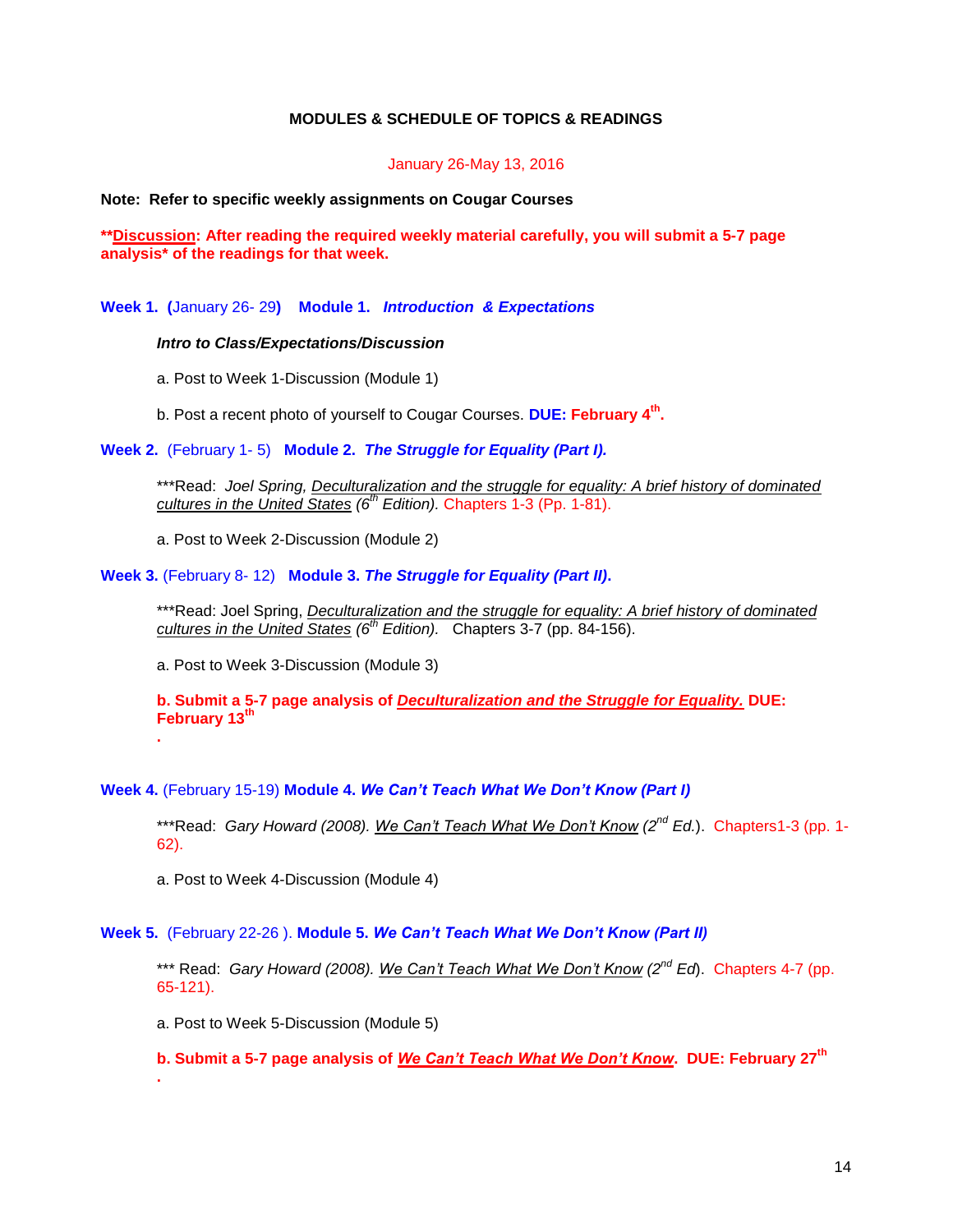**Week 6.** (February 29-March 4) **Module 6.** *Other People's Children (Part I)*

\*\*\*Read: *Lisa Delpit (2006). Other People's Children: Cultural Conflict in the Classroom (2nd Edition).*  (Chapters 1-5 (pp. 1-91).

a. Post to Week 6-Discussion (Module 6)

**Week 7.** (March 7-11) **Module 7.** *Other People's Children (Part II)*

\*\*\*Read: *Lisa Delpit (2006). Other People's Children: Cultural Conflict in the Classroom (2nd Edition).*  Chapters 6-9 (pp. 104-199).

a. Post to Week 7-Discussion (Module 7)

**.**

**b. Submit a 5-7 page analysis of** *Other People's Children.* **DUE: March 12th .**

**Week 8.** (March 14-18) **Module 8.** *Funds of Knowledge (Part I)*

\*\*\*Read: N. Gonzalez, L. Moll, & C. Amanti (2005). Funds of Knowledge: Theorizing Practices in Households, Communities, and Classrooms. Chapters 1-8 (pp. 1-152).

a. Post to Week 8-Discussion (Module 8)

**Week 9. (March 21-25) SPRING BREAK**

**Week 10 (**March 28-April 1**) Module 9.** *Funds of Knowledge (Part II)*

\*\*\*Read: N. Gonzalez, L. Moll, & C. Amanti (2005). Funds of Knowledge: Theorizing Practices in Households, Communities, and Classrooms. Chapters 9-16 (pp. 152-287).

a. Post to Week 9-Discussion (Module 9)

**b. Submit a 5-7 page analysis of** *Funds of Knowledge.* **DUE: April 2nd .**

**Week 11.** (April 4-8) **Module 10.** *The Best For Our Children (Part I)*

\*\*\*Read: Maria Reyes & John Halcón (2000). *The Best For Our Children: Critical Perspectives on Literacy for Latino Students, Chapters 1-8 (Pp. 1-142).*

a. Post to Week 10-Discussion (Module 10)

**Week 12.** (April 11-15) **Module 11.** *The Best For Our Children (Part II)*

\*\*\*Read: Maria Reyes & John Halcón (2000). *The Best For Our Children: Critical Perspectives on Literacy for Latino Students, Chapters 1-8 (Pp 142-247).*

a. Post to Week 11-Discussion (Module 11)

**b. Submit a 5-7 page analysis of** *The Best For Our Children.* **DUE: April 16th** .